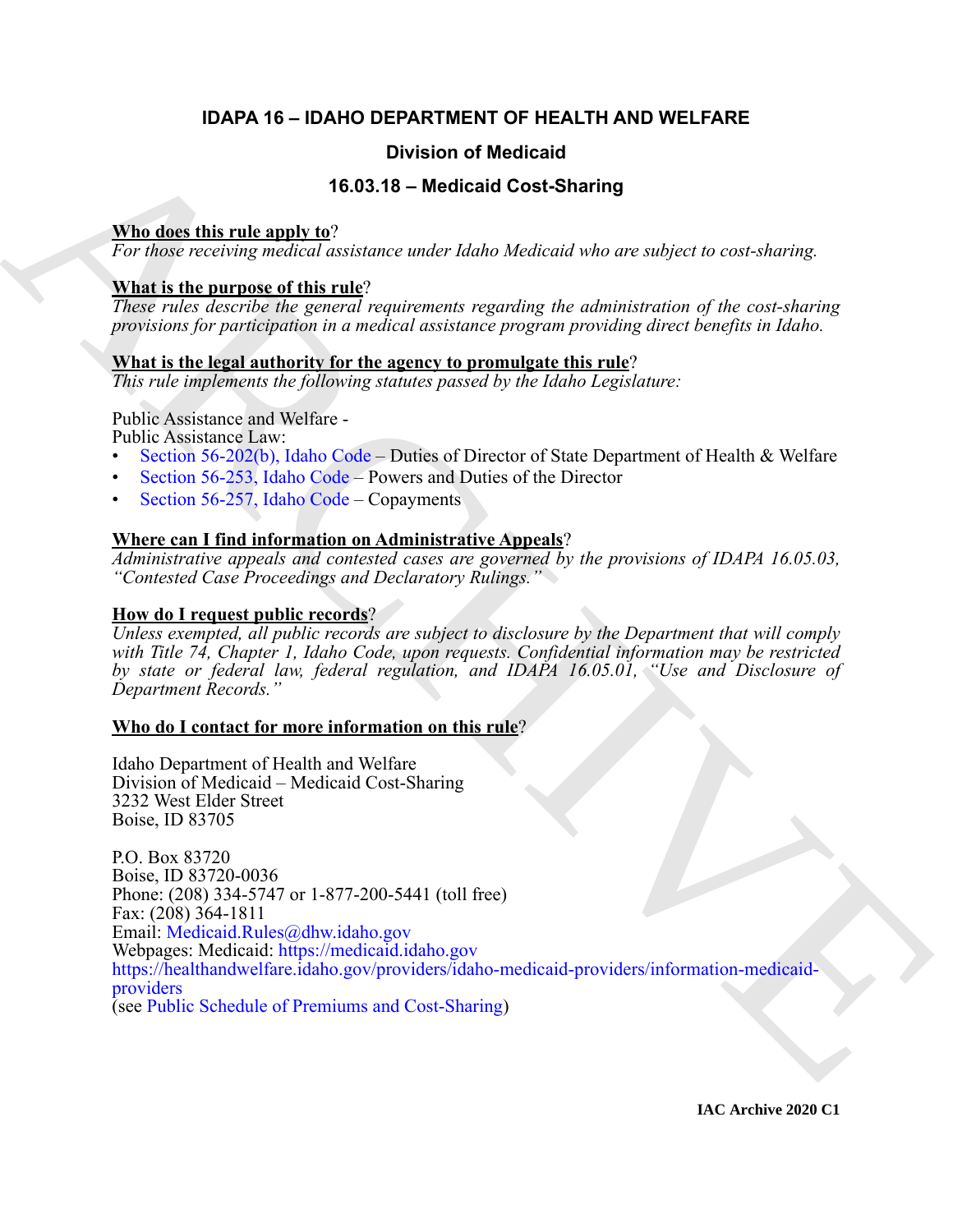# **Table of Contents**

# 16.03.18 - Medicaid Cost-Sharing

| 200. Premiums For Participation Under The State Children's Health Insurance |  |
|-----------------------------------------------------------------------------|--|
|                                                                             |  |
| 205. Premiums For Participation Under Home Care For                         |  |
|                                                                             |  |
| 207. Premiums For Participation Under The Youth Empowerment Services        |  |
|                                                                             |  |
|                                                                             |  |
|                                                                             |  |
|                                                                             |  |
| 215. Premiums For Participation In Medicaid Enhanced Plan.  6               |  |
|                                                                             |  |
|                                                                             |  |
|                                                                             |  |
|                                                                             |  |
|                                                                             |  |
|                                                                             |  |
|                                                                             |  |
|                                                                             |  |
|                                                                             |  |
|                                                                             |  |
|                                                                             |  |
|                                                                             |  |
| 400. Participation In The Cost Of Home And Community-Based                  |  |
|                                                                             |  |
|                                                                             |  |
|                                                                             |  |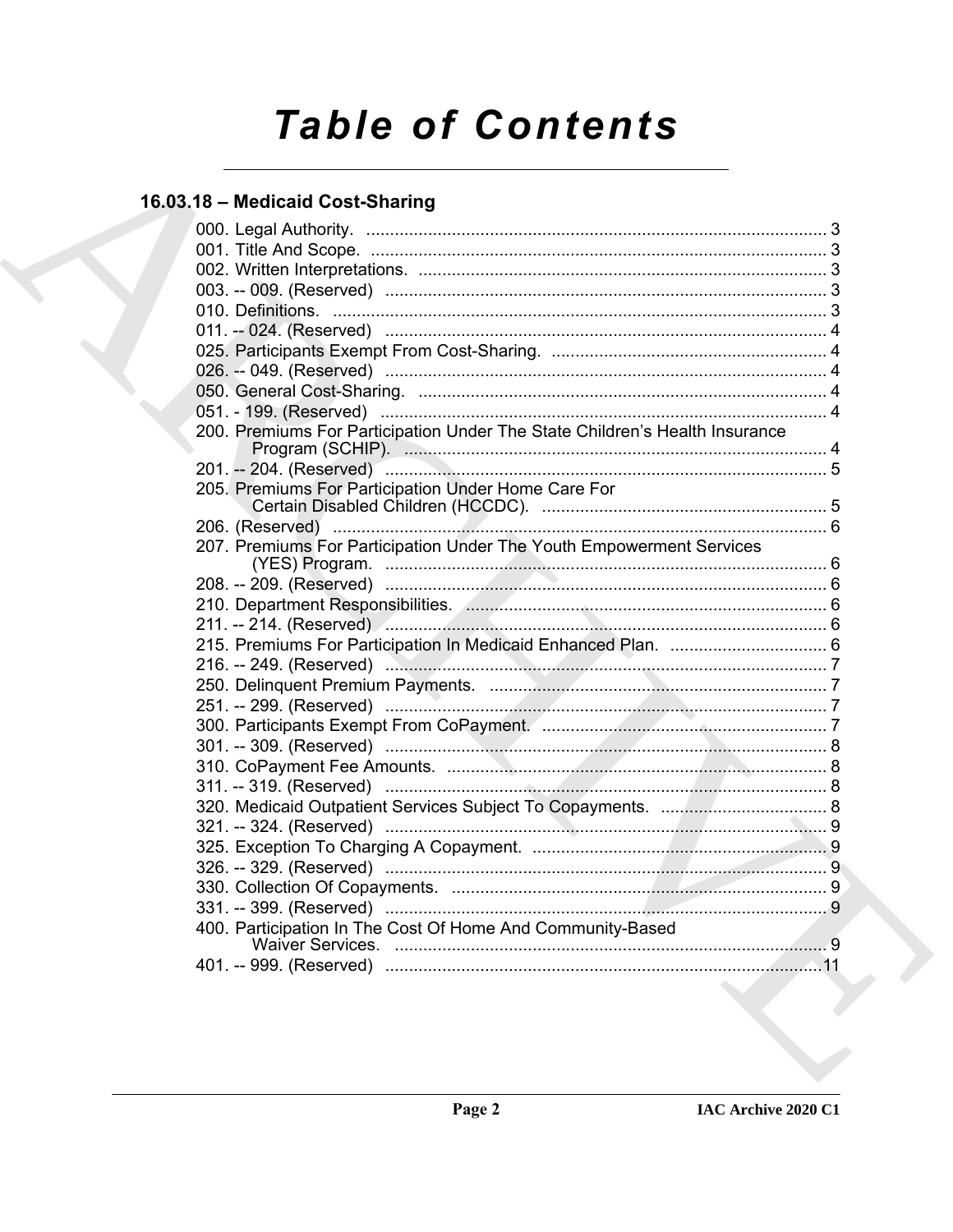#### **16.03.18 – MEDICAID COST-SHARING**

#### <span id="page-2-18"></span><span id="page-2-1"></span><span id="page-2-0"></span>**000. LEGAL AUTHORITY.**

Using Scholars Section 14.1 and the relations has belowed to actual and the internal of the first state of the state of the state of the state of the state of the state of the state of the state of the state of the state Under Section 56-202(b), Idaho Code, the Legislature has delegated to the Department of Health and Welfare the responsibility to establish and enforce such rules as may be necessary or proper to administer public assistance programs within the state of Idaho. Under Sections 56-253 and 56-257, Idaho Code, the Department of Health and Welfare is to establish enforceable cost-sharing requirements within the limits of federal Medicaid law and regulations. Furthermore, the Idaho Department of Health and Welfare is the designated agency to administer programs under Title XIX and Title XXI of the Social Security Act. (3-20-20)T

#### <span id="page-2-2"></span>**001. TITLE AND SCOPE.**

<span id="page-2-19"></span>**01.** Title. These rules are titled IDAPA 16.03.18, "Medicaid Cost-Sharing." (3-20-20)T

**02. Scope**. These rules describe the general requirements regarding the administration of the costsharing provisions for participation in a medical assistance program providing direct benefits in Idaho. (3-20-20)T

#### <span id="page-2-20"></span><span id="page-2-3"></span>**002. WRITTEN INTERPRETATIONS.**

This agency may have written statements which pertain to the interpretation of the rules of this chapter. These documents are available for public inspection. (3-20-20)T

#### <span id="page-2-4"></span>**003. -- 009. (RESERVED)**

#### <span id="page-2-6"></span><span id="page-2-5"></span>**010. DEFINITIONS.**

<span id="page-2-7"></span>**01.** Copayment (Copay). The amount a participant is required to pay to the provider for specified (3-20-20) services. (3-20-20)T

<span id="page-2-8"></span>**02.** Cost-Sharing. A payment the participant or the financially responsible adult is required to make ne cost of the participant's health care. Cost-sharing includes both copays and premiums. (3-20-20)T toward the cost of the participant's health care. Cost-sharing includes both copays and premiums.

<span id="page-2-9"></span>**03. Creditable Health Insurance**. Creditable health insurance is coverage that provides benefits for inpatient and outpatient hospital services and physicians' medical and surgical services. Creditable coverage excludes liability, limited scope dental, vision, specified disease or other supplemental-type benefits. (3-20-2 liability, limited scope dental, vision, specified disease or other supplemental-type benefits.

<span id="page-2-10"></span>**04. Department**. The Idaho Department of Health and Welfare, or a person authorized to act on behalf of the Department. (3-20-20)T

<span id="page-2-11"></span>**05. Family Income**. The gross income of all financially responsible adults who reside with the participant, as calculated under IDAPA 16.03.01, "Eligibility for Health Care Assistance for Families and Children."  $(3-20-20)T$ 

<span id="page-2-12"></span>**06. Family Size**. Family size is the number of people living in the same home as the child. This includes relatives and other optional household members. (3-20-20)T

<span id="page-2-13"></span>**07. Federal Poverty Guidelines (FPG)**. The federal poverty guidelines issued annually by the U. S. Department of Health and Human Services (HHS). The federal poverty guidelines are available on the U.S. Health and Human Services website at http://aspe.hhs.gov/poverty. (3-20-20)T

<span id="page-2-14"></span>**08. Financially Responsible Adult**. An individual who is the biological or adoptive parent of a child and is financially responsible for the participant. (3-20-20)T

**09. Medical Assistance**. Payments for part or all of the cost of services funded by Titles XIX or XXI of al Social Security Act, as amended. (3-20-20) the federal Social Security Act, as amended.

<span id="page-2-17"></span><span id="page-2-16"></span><span id="page-2-15"></span>**10. Participant**. A person eligible for and enrolled in the Idaho Medical Assistance Program.  $(3-20-20)T$ 

**11. Physician Office Visit**. Services performed by a physician, nurse practitioner or physician's assistant at the practitioner's place of business, including Federally Qualified Health Centers (FQHCs) and Rural Health Clinics (RHCs). Indian Health Clinic/638 Clinics providing services to individuals eligible for Indian Health Services are not included. (3-20-20)T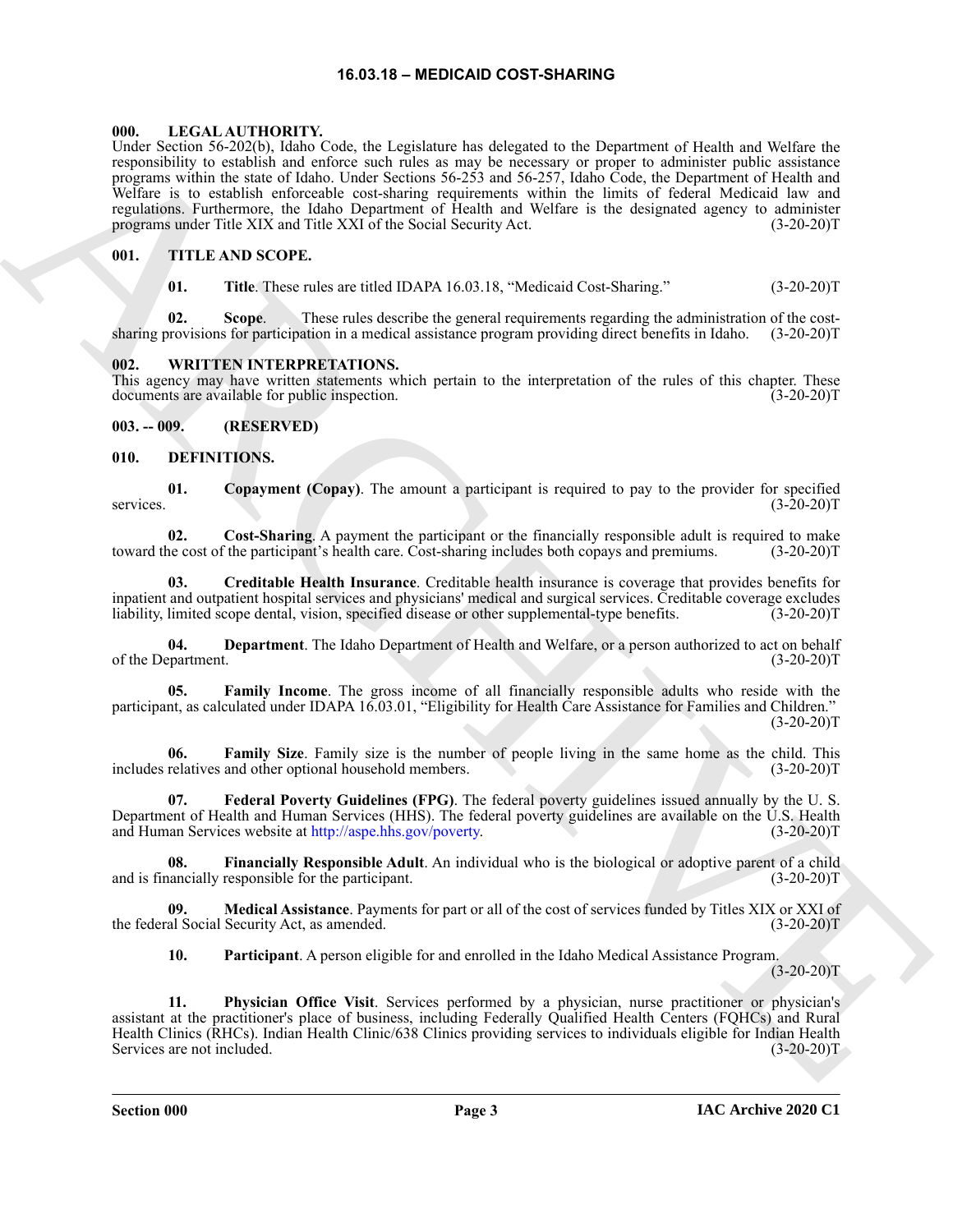| <b>IDAHO ADMINISTRATIVE CODE</b>        | <b>IDAPA 16.03.18</b>        |
|-----------------------------------------|------------------------------|
| <b>Department of Health and Welfare</b> | <b>Medicaid Cost-Sharing</b> |

<span id="page-3-7"></span><span id="page-3-6"></span>**12. Premium**. A regular and periodic charge or payment for health coverage.  $(3-20-20)T$ 

**13. Social Security Act**. 42 U.S.C. 101 et seq., authorizing, in part, federal grants to the states for medical assistance to eligible low-income individuals.

<span id="page-3-10"></span><span id="page-3-9"></span><span id="page-3-8"></span>**14.** State. The state of Idaho. (3-20-20)T

**15. Title XIX**. Title XIX of the Social Security Act, known as Medicaid, is a medical benefits program jointly financed by the federal and state governments and administered by the states. This program pays for medical assistance for certain individuals and families with low income and limited resources. (3-20-20)T

**16. Title XXI**. Title XXI of the Social Security Act, known as the State Children's Health Insurance Program (SCHIP). This is a program that primarily pays for medical assistance for low-income children. (3-20-20)T

#### <span id="page-3-0"></span>**011. -- 024. (RESERVED)**

#### <span id="page-3-17"></span><span id="page-3-1"></span>**025. PARTICIPANTS EXEMPT FROM COST-SHARING.**

**Department of Nearly was Wedler<br>
12.** Presidinary Architects the space of the space of the space of the space of the space of the space of the space of the space of the space of the space of the space of the space of the Native American and Alaskan Native participants are exempt from the cost-sharing provisions of Sections 200, 205, 215, 320, and 400 of these rules. The participant must declare his race to the Department to receive this exemption. Participants in the Medicaid Workers with Disabilities (MWD) program are exempt from the cost-sharing provisions of Sections 200, 205, 207, and 400 of these rules. (3-20-20)T

#### <span id="page-3-2"></span>**026. -- 049. (RESERVED)**

#### <span id="page-3-11"></span><span id="page-3-3"></span>**050. GENERAL COST-SHARING.**

<span id="page-3-12"></span>**01. Cost-Sharing Maximum Amount**. A family will be required to pay out of pocket costs not to exceed five percent (5%) of the family's anticipated gross monthly income unless an exception is made as provided in Subsection 050.02 of this rule. (3-20-20)T

<span id="page-3-14"></span>**02. Exception to Cost-Sharing Maximum**. A family will be required to pay cost-sharing amounts as provided in Sections 215 and 400 of these rules. These cost-sharing amounts may exceed the family's five percent (5%) of anticipated gross monthly income. (3-20-20)T

<span id="page-3-16"></span>**03. Proof of Cost-Sharing Payment**. If a participant believes that their cost-sharing exceeded the five percent (5%) cost-sharing of the family's anticipated gross monthly income, they must provide proof to the Department of the copay amounts that were paid. (3-20-20)T

<span id="page-3-15"></span>**04. Excess Cost-Sharing**. A family that establishes proof of payment for cost-sharing that exceeds the five percent (5%) of the family's anticipated gross monthly income will be reimbursed by the Department for the amount paid that exceeds the five percent (5%), except as provided in Subsection 050.02 of this rule. (3-20-20)T

<span id="page-3-13"></span>**Cost-Sharing Suspended**. A family that exceeds the five percent (5%) maximum amount for costsharing will not be required to pay a cost-sharing portion for any family participant for the remainder of the calendar month in which proof of payment is established. (3-20-20)T

#### <span id="page-3-4"></span>**051. - 199. (RESERVED)**

#### <span id="page-3-18"></span><span id="page-3-5"></span>**200. PREMIUMS FOR PARTICIPATION UNDER THE STATE CHILDREN'S HEALTH INSURANCE PROGRAM (SCHIP).**

<span id="page-3-19"></span>**Family Income Above 133% of FPG.** Each SCHIP participant with family income above one hundred thirty-three percent (133%) and equal to or less than one hundred fifty percent (150%) of the current FPG must pay a monthly premium of ten dollars (\$10) to the Department. (3-20-20)T

<span id="page-3-20"></span>**Family Income Above 150% of FPG**. Each SCHIP participant with family income above one hundred fifty percent (150%) and equal to or less than one hundred eighty-five percent (185%) of the current FPG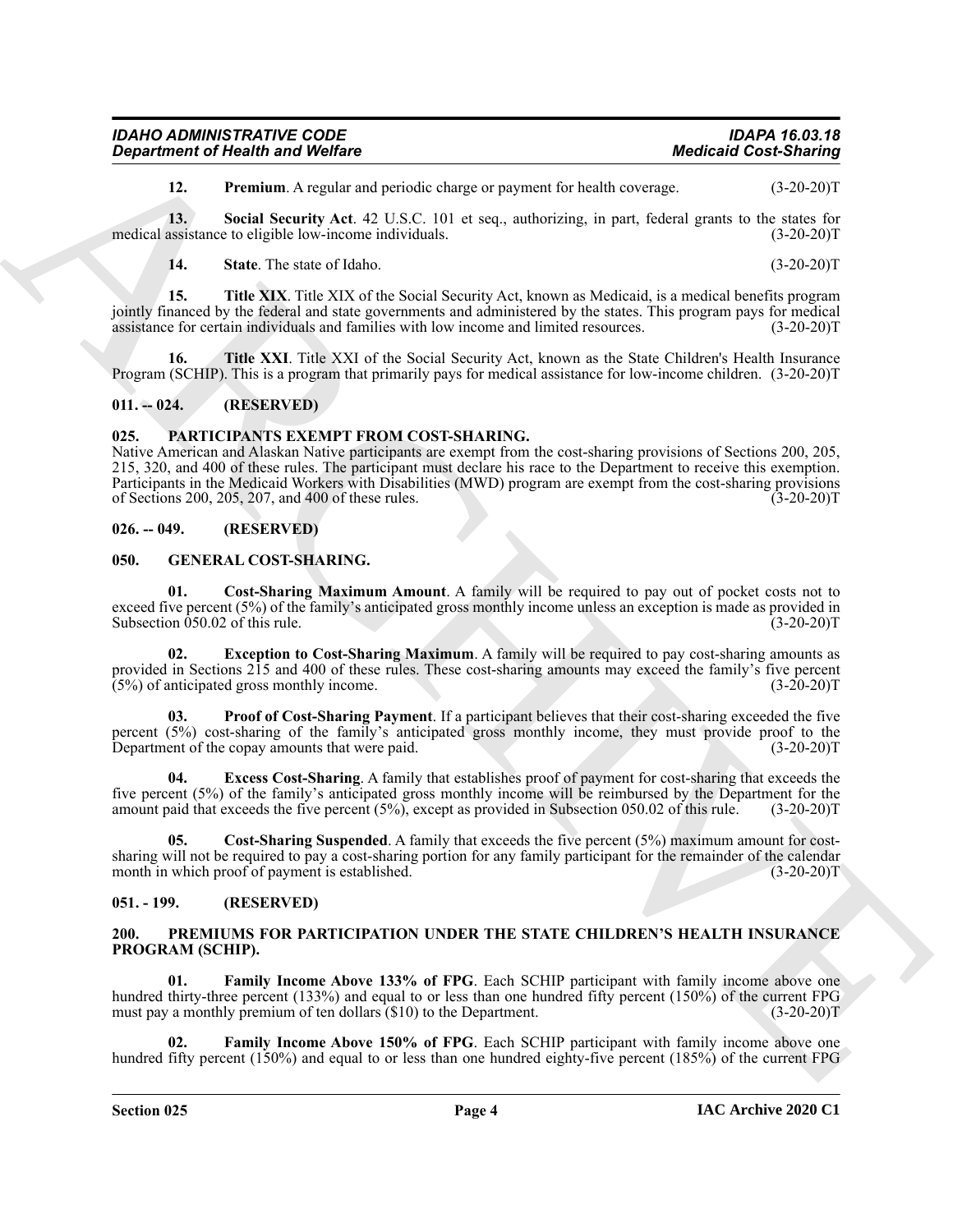| <b>IDAHO ADMINISTRATIVE CODE</b> | <b>IDAPA 16.03.18</b>        |
|----------------------------------|------------------------------|
| Department of Health and Welfare | <b>Medicaid Cost-Sharing</b> |

### <span id="page-4-0"></span>**201. -- 204. (RESERVED)**

#### <span id="page-4-8"></span><span id="page-4-7"></span><span id="page-4-6"></span><span id="page-4-5"></span><span id="page-4-4"></span><span id="page-4-3"></span><span id="page-4-2"></span><span id="page-4-1"></span>**205. PREMIUMS FOR PARTICIPATION UNDER HOME CARE FOR CERTAIN DISABLED CHILDREN (HCCDC).**

|                          |                                           | must pay a monthly premium of fifteen dollars (\$15) to the Department.                                                                                                                                                                                                                                                                                                                                    |                                        | $(3-20-20)T$                 |
|--------------------------|-------------------------------------------|------------------------------------------------------------------------------------------------------------------------------------------------------------------------------------------------------------------------------------------------------------------------------------------------------------------------------------------------------------------------------------------------------------|----------------------------------------|------------------------------|
| $201. - 204.$            | (RESERVED)                                |                                                                                                                                                                                                                                                                                                                                                                                                            |                                        |                              |
| 205.                     |                                           | PREMIUMS FOR PARTICIPATION UNDER HOME CARE FOR CERTAIN DISABLED                                                                                                                                                                                                                                                                                                                                            |                                        |                              |
| <b>CHILDREN</b> (HCCDC). |                                           |                                                                                                                                                                                                                                                                                                                                                                                                            |                                        |                              |
| 01.                      |                                           | Family Income Above 150% and Equal to or Less Than 185% of FPG. Each HCCDC<br>participant with a family income above one hundred fifty percent (150%) and equal to or less than one hundred<br>eighty-five percent (185%) of the current FPG must pay a monthly premium of fifteen dollars (\$15) to the<br>Department. The maximum monthly premium a family must pay is limited to thirty dollars (\$30). |                                        | $(3-20-20)T$                 |
| 02.                      |                                           | Family Income Above 185% of FPG. Each HCCDC family with income above one hundred<br>eighty-five percent $(185%)$ of the current FPG must pay a monthly premium to the Department. The monthly<br>premium is a fixed percent of the family's income as provided in the table below.                                                                                                                         |                                        | $(3-20-20)T$                 |
|                          |                                           | <b>TABLE 205.02</b><br>SLIDING FEE SCHEDULE FOR MONTHLY PREMIUMS FOR HCCDC PARTICIPATION                                                                                                                                                                                                                                                                                                                   |                                        |                              |
|                          |                                           | Family Income Above 185% of Current FPG                                                                                                                                                                                                                                                                                                                                                                    | Premium Based on %<br>of Family Income |                              |
|                          | <b>ABOVE</b>                              | LESS THAN OR EQUAL TO                                                                                                                                                                                                                                                                                                                                                                                      |                                        |                              |
|                          | 185%                                      | 250%                                                                                                                                                                                                                                                                                                                                                                                                       | 1.0%                                   |                              |
|                          | 250%                                      | 300%                                                                                                                                                                                                                                                                                                                                                                                                       | 1.5%                                   |                              |
|                          | 300%                                      | 400%                                                                                                                                                                                                                                                                                                                                                                                                       | 2.0%                                   |                              |
|                          | 400%                                      | 500%                                                                                                                                                                                                                                                                                                                                                                                                       | 2.5%                                   |                              |
|                          | 500%                                      | 600%                                                                                                                                                                                                                                                                                                                                                                                                       | 3.0%                                   |                              |
|                          | 600%                                      | 700%                                                                                                                                                                                                                                                                                                                                                                                                       | 3.5%                                   |                              |
|                          | 700%                                      | 800%                                                                                                                                                                                                                                                                                                                                                                                                       | 4.0%                                   |                              |
|                          | 800%                                      | 900%                                                                                                                                                                                                                                                                                                                                                                                                       | 4.5%                                   |                              |
|                          | 900%                                      | No Upper Limit                                                                                                                                                                                                                                                                                                                                                                                             | 5.0%                                   |                              |
| 03.<br>premium.          |                                           | Reduction of Premium for Creditable Health Insurance. A family who purchases creditable<br>health insurance for the participant may receive a twenty-five percent (25%) reduction of the required monthly                                                                                                                                                                                                  |                                        | $(3-20-20)T$<br>$(3-20-20)T$ |
| 04.                      |                                           | Failure to Provide Information. Failure to provide the Department with information needed to<br>determine family income and household size may subject the participant to a monthly premium equal to the average<br>monthly cost of coverage for participants receiving Medicaid Enhanced Plan Benefits through HCCDC. (3-20-20)T                                                                          |                                        |                              |
| 05.                      | provisions of Section 250 of these rules. | Failure to Pay Premium. Failure to pay the premium for an HCCDC participant will not cause the<br>participant to lose coverage or eligibility for services. A participant eligible through HCCDC is exempt from the                                                                                                                                                                                        |                                        | $(3-20-20)T$                 |
| 06.                      |                                           | Waiver of Premium. The premium may be waived if the Department determines that payment of<br>the premium would cause undue hardship on the family. Undue hardship exists when an unexpected expense would                                                                                                                                                                                                  |                                        |                              |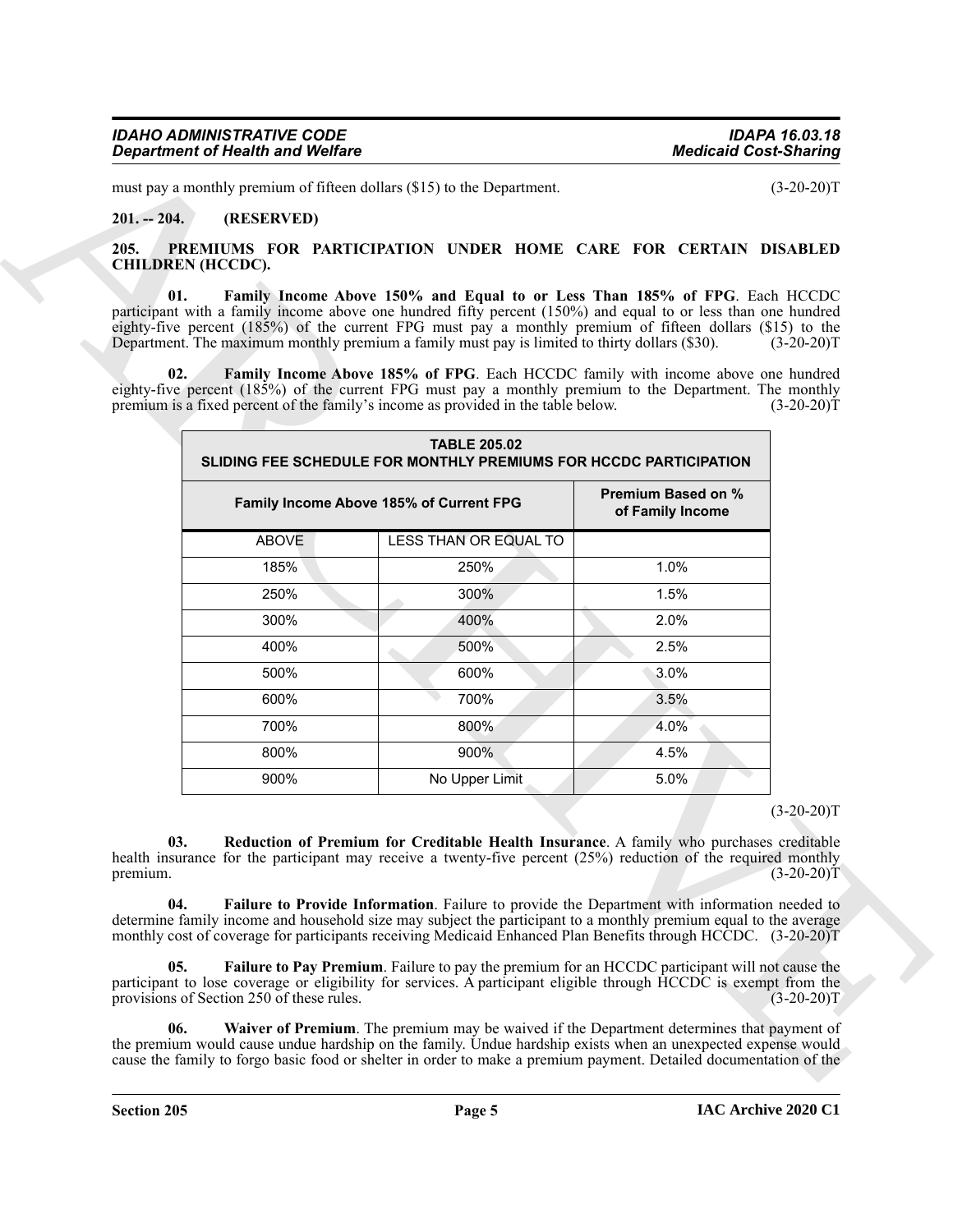| <b>IDAHO ADMINISTRATIVE CODE</b> | <b>IDAPA 16.03.18</b>        |
|----------------------------------|------------------------------|
| Department of Health and Welfare | <b>Medicaid Cost-Sharing</b> |

family's living and insurance expenses demonstrating such hardship must be provided to the Department. (3-20-20)T

<span id="page-5-13"></span>**07. Premium Recalculation**. The premium amount is recalculated at each annual eligibility renewal. If a financially responsible adult reports a reduction in family income prior to renewal, the premium will be reduced to the appropriate level upon verification of the reduction to the family's income. When the family income is at a level that does not require premium payments, the premium will no longer be assessed. (3-20-20)T

#### <span id="page-5-0"></span>**206. (RESERVED)**

#### <span id="page-5-14"></span><span id="page-5-1"></span>**207. PREMIUMS FOR PARTICIPATION UNDER THE YOUTH EMPOWERMENT SERVICES (YES) PROGRAM.**

<span id="page-5-16"></span>**01. Premium Fee Schedule**. Each YES program participant, as that individual is defined in IDAPA 16.03.10, "Medicaid Enhanced Plan Benefits," Section 636, is subject to assessment of a premium based on family income. The Department will establish a premium fee schedule at rates not to exceed maximums set forth in federal law and regulations governing state Medicaid programs. The fee schedule will be published on the Department's website and provided to families participating in the YES program who are subject to premiums. (3-20-20)T website and provided to families participating in the YES program who are subject to premiums.

<span id="page-5-15"></span>**02. Enforcement of Premiums**. Payment of premiums will be enforced within the limitations of federal laws and regulations governing state Medicaid programs. (3-20-20)T

<span id="page-5-18"></span>**03.** Waiver of Premium. The monthly premium described in Subsection 207.01 of this rule may be f the Department determines that the family is unable to participate in the cost of care. (3-20-20)T waived if the Department determines that the family is unable to participate in the cost of care.

<span id="page-5-17"></span>**04. Premium Recalculation**. The premium amount is recalculated at each annual eligibility redetermination. If a financially responsible adult reports a reduction in family income prior to eligibility redetermination, the premium will be reduced to the appropriate level upon verification of the reduction in the family's income. When the family income is reduced to a level that does not require premium payments, the premium will no longer be assessed. (3-20-20)T

#### <span id="page-5-2"></span>**208. -- 209. (RESERVED)**

#### <span id="page-5-6"></span><span id="page-5-3"></span>**210. DEPARTMENT RESPONSIBILITIES.**

<span id="page-5-7"></span>**01. Assessed Premiums**. A participant will not be assessed premiums during the time initial eligibility is determined. Obligation for premium payments does not begin for at least sixty  $(60)$  days after receipt of application, except for workers with disabilities under Section 215 of these rules.  $(3-20-20)$ application, except for workers with disabilities under Section  $215$  of these rules.

<span id="page-5-10"></span>**Premiums Not Assessed Due to Late Review**. A participant can not be assessed premiums for extra months of eligibility received due solely to the Department's late review of continuing eligibility, except for workers with disabilities under Section 215 of these rules. (3-20-20)T

<span id="page-5-8"></span>**03.** No Retroactive Premiums Assessed. A participant can not be assessed premiums for months of ve eligibility. (3-20-20) retroactive eligibility.

<span id="page-5-9"></span>**04. Notification of Premiums**. The Department is required to routinely notify a participant of their premium payment obligations including any delinquencies, if applicable. (3-20-20)T

#### <span id="page-5-4"></span>**211. -- 214. (RESERVED)**

#### <span id="page-5-12"></span><span id="page-5-11"></span><span id="page-5-5"></span>**215. PREMIUMS FOR PARTICIPATION IN MEDICAID ENHANCED PLAN.**

**Department of Health was Wedley<br>
Lend, the stress of the stress of the stress of the stress of the stress of the stress of the stress of the stress of the stress of the stress of the stress of the stress of the stress of 01. Workers with Disabilities**. A participant in the Medicaid for Workers with Disabilities coverage group must share in the cost of Medicaid coverage, if required. Countable income is determined under IDAPA 16.03.05, "Rules Governing Eligibility for Aid to the Aged, Blind, and Disabled (AABD)." A participant's premium for his share of Medicaid costs under this coverage group is determined in Subsections 215.01.a. through 215.01.c. of this rule.  $(3-20-20)T$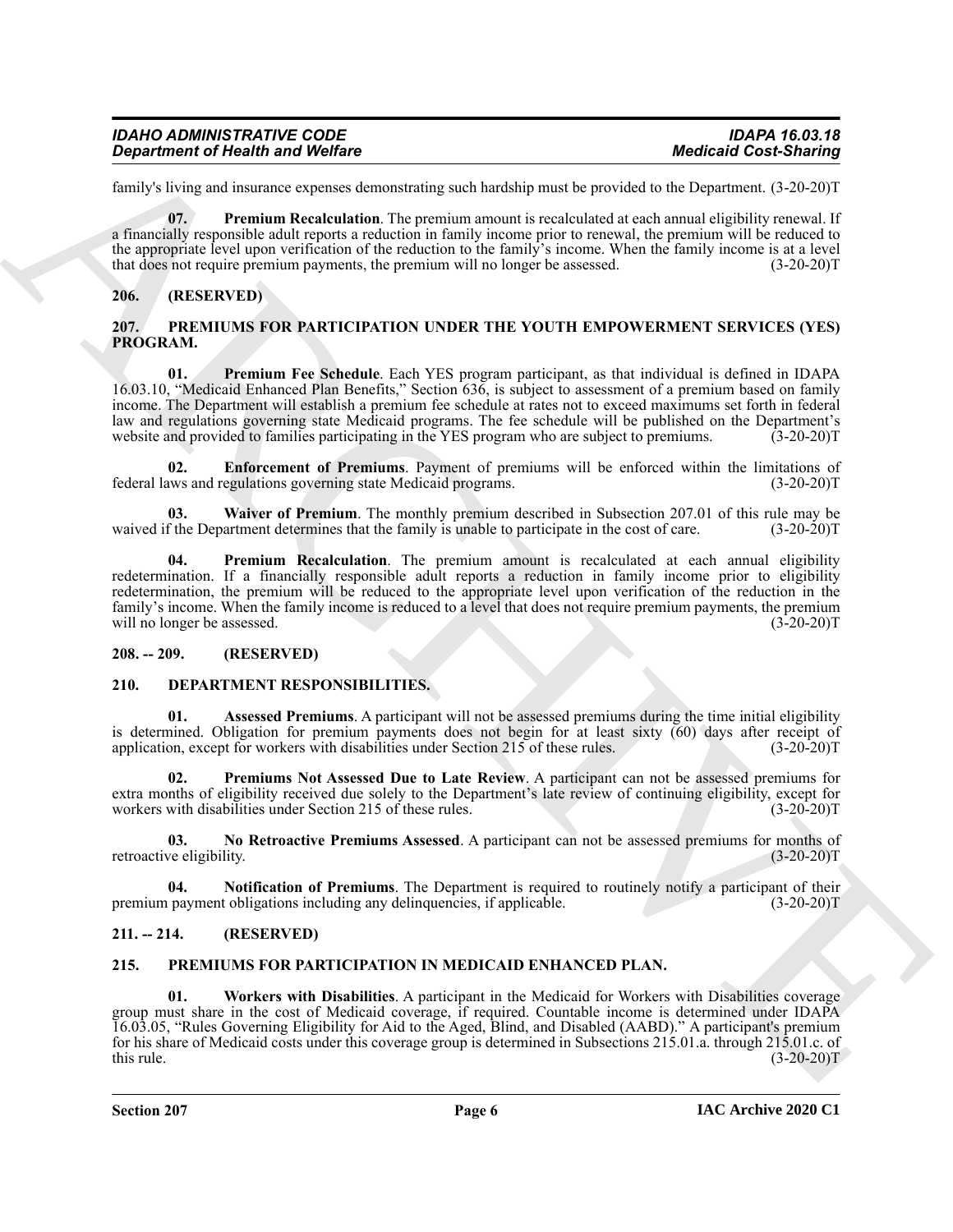| <b>IDAHO ADMINISTRATIVE CODE</b> | <b>IDAPA 16.03.18</b>        |
|----------------------------------|------------------------------|
| Department of Health and Welfare | <b>Medicaid Cost-Sharing</b> |

**a.** A participant who has countable income at or below one hundred thirty-three percent (133%) of the current federal poverty guideline is not required to pay a premium for Medicaid.

**b.** A participant who has countable income above one hundred thirty-three percent (133%) to two hundred fifty percent (250%) of the current federal poverty guideline is required to pay a monthly premium of ten dollars (\$10) to the Department. (3-20-20) dollars  $(\$10)$  to the Department.

**c.** A participant who has countable income in excess of two hundred fifty percent (250%) of the current federal poverty guideline is required to pay a monthly premium to the Department. The amount due is the greater of ten dollars (\$10); or seven and one-half percent (7.5%) of the participant's income above two hundred fifty percent (250%) of the current federal poverty guideline. (3-20-20)T

<span id="page-6-10"></span>**Recomputed Premium Amount.** Premium amounts are recomputed when changes to a participant's countable income result in a different percentage premium calculation as determined in Subsections  $215.02$  through 215.04 of this rule, and at the annual re-determination.  $(3-20-20)T$ 

#### <span id="page-6-0"></span>**216. -- 249. (RESERVED)**

#### <span id="page-6-4"></span><span id="page-6-1"></span>**250. DELINQUENT PREMIUM PAYMENTS.**

**Department of Health and Wolfare**<br>
Consultation of Newtonia Consultation and the space of the space of the space of the space of 1320-1331<br>
consultation by the Space of the space of the space of the space of the space of If the participant is sixty (60) days or more past due on its premium payments, the participant is contacted to determine the reason for the delinquency. If the participant's countable income is less than the amount used for the most recent eligibility determination, the participant is offered a new eligibility determination. If a participant's family income is at a level that does not require premium payments, the premium will no longer be assessed. The change is effective the month after the participant becomes eligible for such benefits. The following Subsections 250.01 through 250.03 of this rule apply to delinguent premium payments. (3-20-20)  $250.01$  through  $250.03$  of this rule apply to delinquent premium payments.

<span id="page-6-5"></span>**01. Delinquent Payments**. A participant must not be approved for or renewed for coverage that requires premium payments, if their premium payments are sixty (60) days or more delinquent as of the last working day of their twelve (12) month eligibility period. (3-20-20)T

<span id="page-6-7"></span>**02. Reestablishing Eligibility**. A participant can reestablish eligibility by paying the premium debt in full, unless one (1) of the conditions listed in Subsection 250.03 applies. (3-20-20)T

<span id="page-6-6"></span>**03. Premium Debt**. Any premium debt assessed, but not paid, will be forgiven if one (1) of the following applies: (3-20-20)T

**a.** The participant reports and the Department determines that the participant's family income is below one hundred and thirty-three percent (133%) FPG. This may occur at any time during the eligibility period; or  $(3-20-20)T$ 

**b.** A participant in the Medicaid Basic Plan has a medical condition that requires the participant to receive the benefits provided in IDAPA 16.03.10 "Medicaid Enhanced Plan Benefits." (3-20-20)T

#### <span id="page-6-2"></span>**251. -- 299. (RESERVED)**

#### <span id="page-6-8"></span><span id="page-6-3"></span>**300. PARTICIPANTS EXEMPT FROM COPAYMENT.**

<span id="page-6-9"></span>**01. Exempt Participants**. Certain participants are exempt from copayments for services described in  $\frac{120.03 \text{ through } 320.10 \text{ of these rules.}$  Exempt participants include:  $(3-20-20)$ Section 320.03 through 320.10 of these rules. Exempt participants include:

**a.** A child under the age of nineteen (19) with family income less than or equal to one hundred and thirty-three percent (133%) of the current federal poverty guidelines (FPG); (3-20-20)T

**b.** An individual age of nineteen (19) or older with family income less than or equal to one hundred 100%) of the current federal poverty guidelines (FPG); (3-20-20) percent  $(100\%)$  of the current federal poverty guidelines (FPG);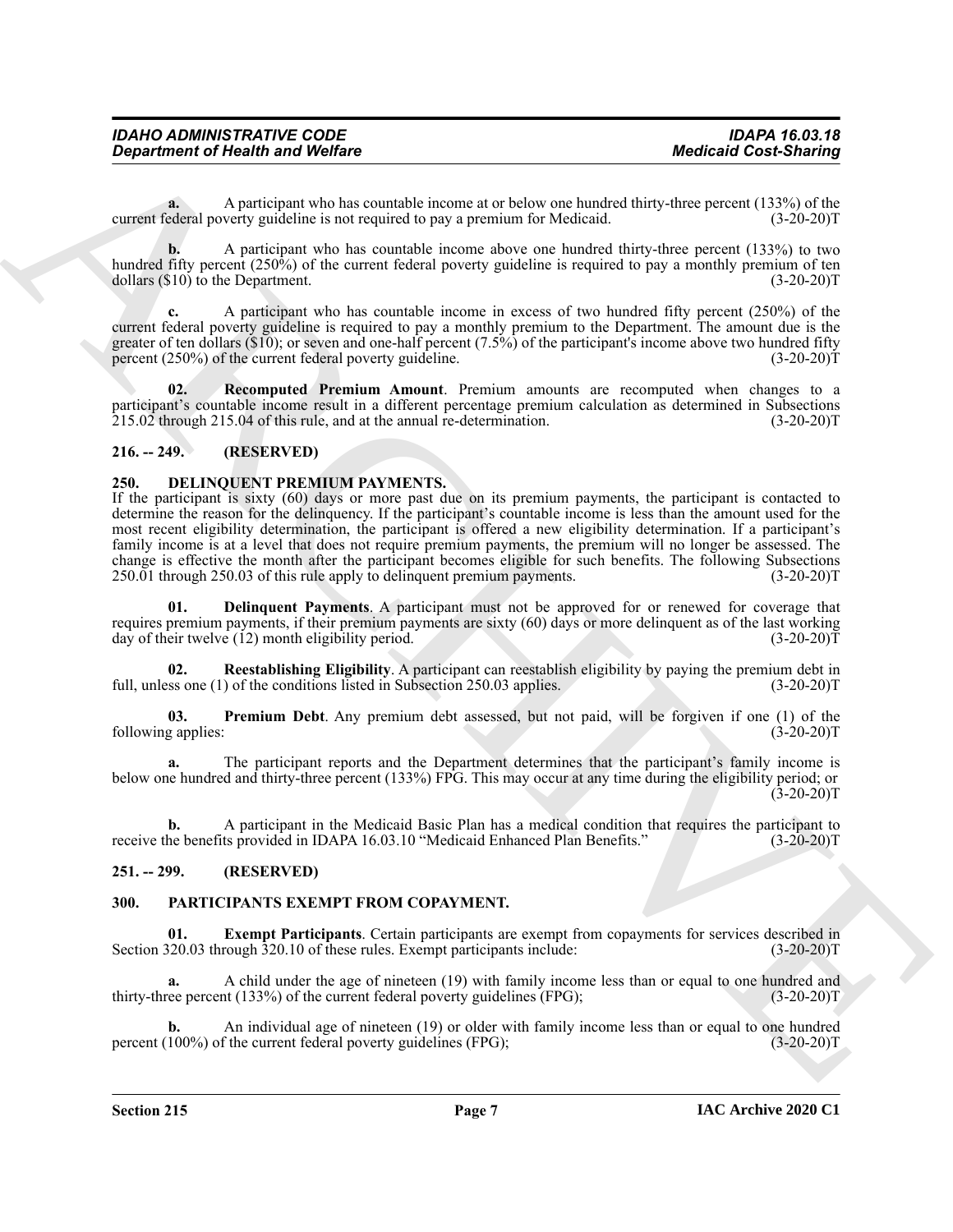| IDAHO ADMINISTRATIVE CODE               | IDAPA 16.03.18               |
|-----------------------------------------|------------------------------|
| <b>Department of Health and Welfare</b> | <b>Medicaid Cost-Sharing</b> |

**c.** A pregnant or post-partum woman when the services provided are related to the pregnancy  $(3-20-20)$ T

**d.** An inpatient in a hospital, nursing facility, intermediate care facility for persons with intellectual disabilities (ICF/ID), or other medical institution, who is required to pay all but a nominal amount of their income to the institution for their care; (3-20-20)T

**e.** An adult participant who receives services provided under a waiver of Section 1915c of the Social Security Act (SSA); (3-20-20)T

**f.** A participant who has other health care coverage that is the primary payor for the services provided; (3-20-20)T

**g.** A participant receiving hospice care; (3-20-20)T

**h.** A child in foster care receiving aid or assistance under the Social Security Act (SSA), Title IV, Part (3-20-20)  $B$ ; (3-20-20)T

**i.** A participant receiving adoption or foster care assistance under the Social Security Act (SSA), Title IV, Part E, regardless of age; and (3-20-20)T

<span id="page-7-11"></span>**j.** A woman eligible under the breast and cervical cancer eligibility group. (3-20-20)T

**02. Notification of Copayment**. The Department will provide notification to each participant who is not exempt from the copayment requirements in Subsections 320.03 through 320.10 of these rules. (3-20-20)T

#### <span id="page-7-0"></span>**301. -- 309. (RESERVED)**

#### <span id="page-7-4"></span><span id="page-7-1"></span>**310. COPAYMENT FEE AMOUNTS.**

<span id="page-7-7"></span>**01. Nominal Amount**. The amount of the copayment must be a nominal amount as provided in 42 CFR 447.54. This nominal amount is set by the U.S. Department of Health and Human Services. (3-20-20)T

<span id="page-7-6"></span>**02. Fee Amount**. Beginning on November 1, 2011, the nominal fee amount required to be paid by the participant as a copayment is three dollars and sixty-five cents (\$3.65). This copayment amount will be adjusted annually as determined by the Secretary of Human Services. (3-20-20)T

<span id="page-7-5"></span>**03.** Annual Increase. The nominal fee amount will be increased annually by an adjusted percentage rate determined by the Secretary of Health and Human Services as set in the Social Security Act Section 1916.

 $(3-20-20)T$ 

#### <span id="page-7-2"></span>**311. -- 319. (RESERVED)**

#### <span id="page-7-8"></span><span id="page-7-3"></span>**320. MEDICAID OUTPATIENT SERVICES SUBJECT TO COPAYMENTS.**

<span id="page-7-10"></span>Medicaid participants are responsible for making copayments for the outpatient services described in Subsections 320.01 through 320.10 of this rule, unless exempted. The amount of the copayment is provided in Section 310 of these rules. (3-20-20)T

**Department of Nearly was Wedler<br>
A magnetic in Poster and Constituting the services provided according to the posterior of the Services of the Services of the Services of the Services of the Services of the Services of t 01. Accessing Hospital Emergency Department for Non-Emergency Medical Conditions**. A participant who seeks care at a hospital emergency department for services that do not meet the definition of an emergency medical condition as defined in IDAPA 16.03.09, "Medicaid Basic Plan Benefits," may be required to pay a copayment to the provider. A participant who must access a hospital emergency department in order to receive routine services for their medical condition is exempt from this provision. (3-20-20)T

<span id="page-7-9"></span>**02. Accessing Emergency Transportation Services for Non-Emergency Medical Conditions**. A participant who accesses emergency transportation services for a condition that is determined by the Department to be a non-emergency medical condition may be required to pay a copayment to the provider of the service.(3-20-20)T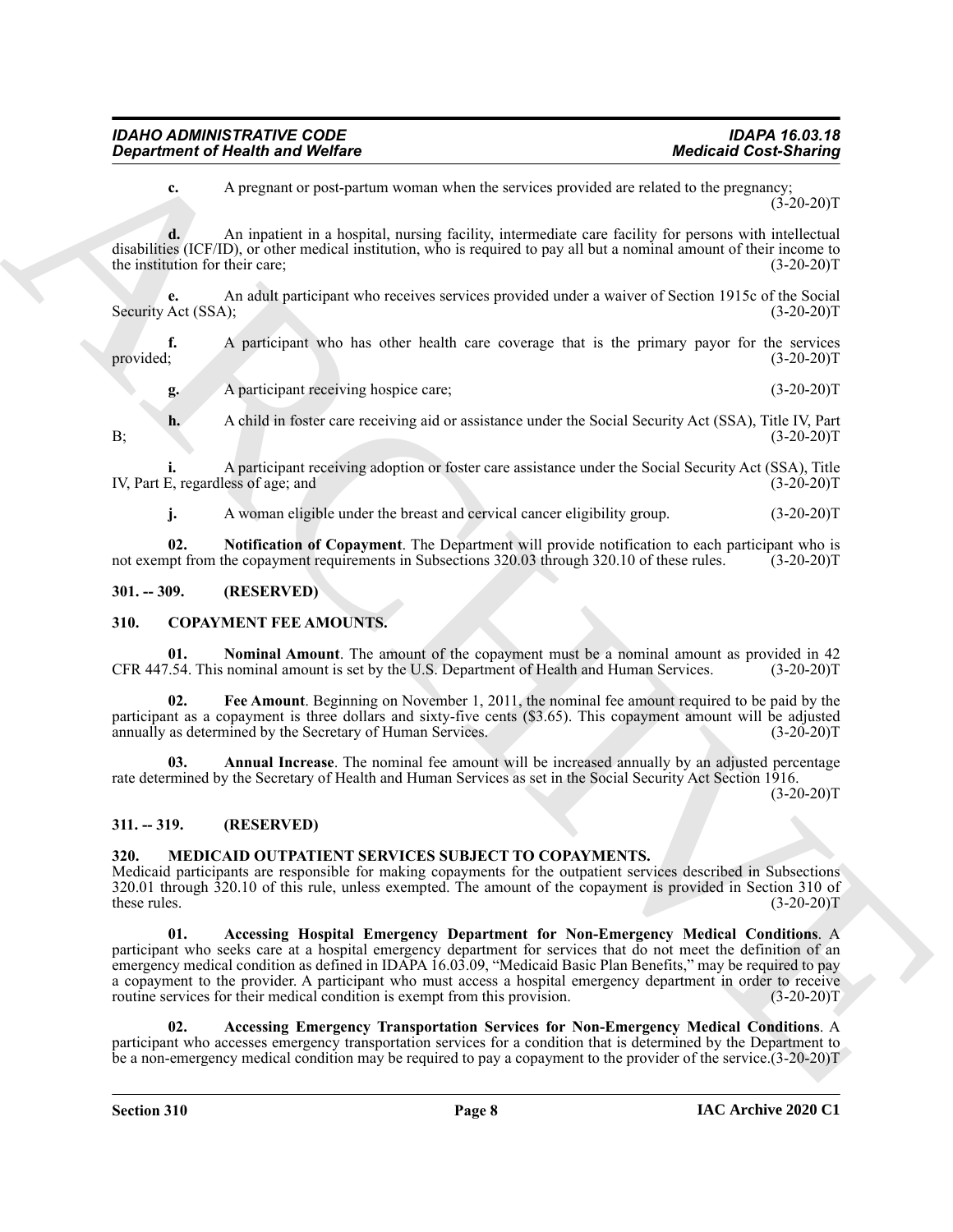#### <span id="page-8-18"></span><span id="page-8-16"></span><span id="page-8-15"></span><span id="page-8-14"></span><span id="page-8-13"></span><span id="page-8-12"></span>**04. Occupational Therapy**. (3-20-20)T

|                       | <b>Department of Health and Welfare</b>                                                                                                                                                                                                                                                                                                                                                                              | <b>Medicaid Cost-Sharing</b> |  |
|-----------------------|----------------------------------------------------------------------------------------------------------------------------------------------------------------------------------------------------------------------------------------------------------------------------------------------------------------------------------------------------------------------------------------------------------------------|------------------------------|--|
| 03.                   | <b>Chiropractic Services</b> . Those services for spinal manipulation performed by a chiropractor.                                                                                                                                                                                                                                                                                                                   | $(3-20-20)T$                 |  |
| 04.                   | <b>Occupational Therapy.</b>                                                                                                                                                                                                                                                                                                                                                                                         | $(3-20-20)T$                 |  |
| 05                    | <b>Optometric Services</b> . Those services performed by a optometrist that fall into the "General<br>Ophthalmological Services" category of Current Procedural Terminology (CPT).                                                                                                                                                                                                                                   | $(3-20-20)T$                 |  |
| 06.                   | Outpatient Hospital Services. Any of the services included in Subsections 320.03 through 320.05<br>and Subsections 320.07 through 320.10 of this rule performed in an outpatient hospital setting. Services performed in<br>a Hospital Emergency Department are excluded, except as provided for in Subsection 320.01 of this rule. (3-20-20)T                                                                       |                              |  |
| 07.                   | Physical Therapy.                                                                                                                                                                                                                                                                                                                                                                                                    | $(3-20-20)T$                 |  |
| 08.                   | Podiatry Services. Services provided by a podiatrist during an office visit.                                                                                                                                                                                                                                                                                                                                         | $(3-20-20)T$                 |  |
| 09.                   | Physician Office Visit. Each physician office visit, unless:                                                                                                                                                                                                                                                                                                                                                         | $(3-20-20)T$                 |  |
| a.                    | The visit is for a preventive wellness exam, immunizations, or family planning:                                                                                                                                                                                                                                                                                                                                      | $(3-20-20)T$                 |  |
| b.                    | The visit is for urgent care provided at a clinic billing as an urgent care facility.                                                                                                                                                                                                                                                                                                                                | $(3-20-20)T$                 |  |
| 10.                   | <b>Speech Therapy.</b>                                                                                                                                                                                                                                                                                                                                                                                               | $(3-20-20)T$                 |  |
| $321. - 324.$         | (RESERVED)                                                                                                                                                                                                                                                                                                                                                                                                           |                              |  |
| 325.<br>$326. - 329.$ | <b>EXCEPTION TO CHARGING A COPAYMENT.</b><br>In order for a copay to be charged by the provider, the Medicaid payment amount for the services rendered during a<br>visit must be equal to or greater than ten $(10)$ times the amount of the copay described in Section 310 of these rules.<br>The Medicaid payment amount is determined by the Department and published in the Medicaid Fee Schedule.<br>(RESERVED) | $(3-20-20)T$                 |  |
| 330.                  | <b>COLLECTION OF COPAYMENTS.</b>                                                                                                                                                                                                                                                                                                                                                                                     |                              |  |
|                       |                                                                                                                                                                                                                                                                                                                                                                                                                      |                              |  |
| 01.                   | Responsibility for Collection. The provider of services is responsible for collection of the<br>copayment from the participant.                                                                                                                                                                                                                                                                                      | $(3-20-20)T$                 |  |
| 02.<br>services.      | <b>Denial of Services</b> . The provider may require payment of an applicable copay prior to rendering                                                                                                                                                                                                                                                                                                               | $(3-20-20)T$                 |  |
| 03.<br>waived.        | Waiver of Copayment. The provider may choose to waive payment of any copay. The provider<br>must have a written policy describing the criteria for enforcing collection of copayments and when the copay may be                                                                                                                                                                                                      | $(3-20-20)T$                 |  |
| 04.                   | Reduction in Reimbursement. When a copay is applicable, the provider's reimbursement will be<br>reduced by the amount of the copay regardless of whether or not a copay was charged or collected by the provider.                                                                                                                                                                                                    | $(3-20-20)T$                 |  |
| $331. - 399.$         | (RESERVED)                                                                                                                                                                                                                                                                                                                                                                                                           |                              |  |
|                       |                                                                                                                                                                                                                                                                                                                                                                                                                      |                              |  |

#### <span id="page-8-19"></span><span id="page-8-17"></span><span id="page-8-0"></span>**321. -- 324. (RESERVED)**

#### <span id="page-8-11"></span><span id="page-8-1"></span>**325. EXCEPTION TO CHARGING A COPAYMENT.**

#### <span id="page-8-2"></span>**326. -- 329. (RESERVED)**

#### <span id="page-8-10"></span><span id="page-8-9"></span><span id="page-8-7"></span><span id="page-8-6"></span><span id="page-8-3"></span>**330. COLLECTION OF COPAYMENTS.**

#### <span id="page-8-8"></span><span id="page-8-4"></span>**331. -- 399. (RESERVED)**

#### <span id="page-8-20"></span><span id="page-8-5"></span>**400. PARTICIPATION IN THE COST OF HOME AND COMMUNITY-BASED WAIVER SERVICES.**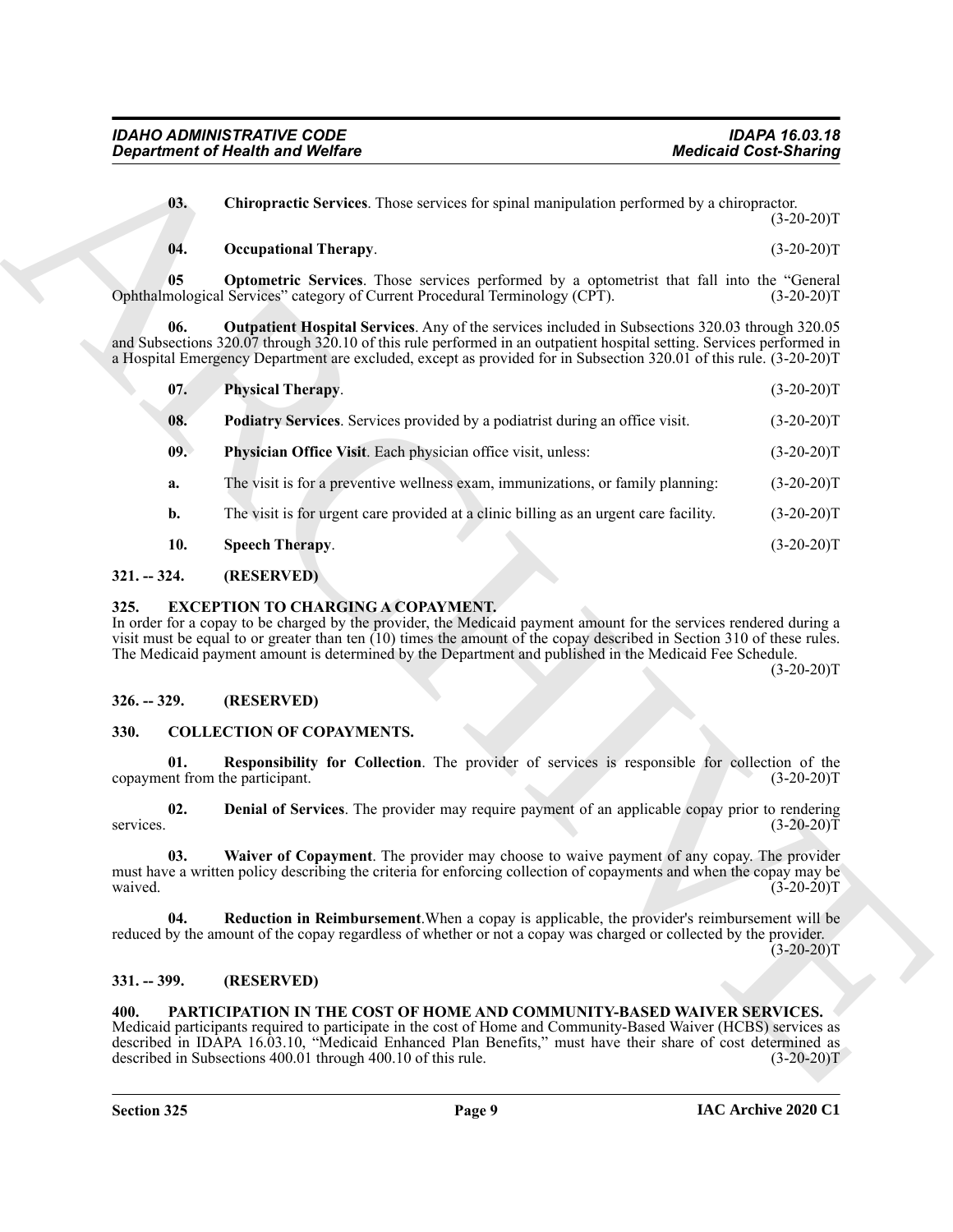<span id="page-9-6"></span><span id="page-9-4"></span><span id="page-9-3"></span><span id="page-9-1"></span><span id="page-9-0"></span>

| <b>IDAHO ADMINISTRATIVE CODE</b> | <b>IDAPA 16.03.18</b>        |
|----------------------------------|------------------------------|
| Department of Health and Welfare | <b>Medicaid Cost-Sharing</b> |

|                                                                                                             | <b>Medicaid Cost-Sharing</b>                                                                                                                                                                                                                                                                                                                                                                                                                                                                                                                                                                                                                                                                                                                                                                                                            |
|-------------------------------------------------------------------------------------------------------------|-----------------------------------------------------------------------------------------------------------------------------------------------------------------------------------------------------------------------------------------------------------------------------------------------------------------------------------------------------------------------------------------------------------------------------------------------------------------------------------------------------------------------------------------------------------------------------------------------------------------------------------------------------------------------------------------------------------------------------------------------------------------------------------------------------------------------------------------|
| 01.<br>participation.                                                                                       | <b>Excluded Income</b> . Income excluded under the provisions of IDAPA 16.03.05, "Rules Governing<br>Eligibility for Aid to the Aged, Blind, and Disabled (AABD)," Sections 723 and 725, is excluded in determining<br>$(3-20-20)T$                                                                                                                                                                                                                                                                                                                                                                                                                                                                                                                                                                                                     |
| 02.<br>calculated by the Division of Welfare.                                                               | Base Participation. Base participation is income available for participation after subtracting all<br>allowable deductions, except for the incurred medical expense deduction in Subsection 400.07 of this rule. Base<br>participation is calculated by the participant's Self Reliance Specialist. The incurred medical expense deduction is<br>$(3-20-20)T$                                                                                                                                                                                                                                                                                                                                                                                                                                                                           |
| 03.<br>(SSI) benefit rate for an individual living independently.                                           | <b>Community Spouse.</b> Except for the elderly or physically disabled participant's personal needs<br>allowance, base participation for a participant with a community spouse is calculated under IDAPA 16.03.05, "Rules<br>Governing Eligibility for Aid to the Aged, Blind, and Disabled (AABD)," Section 725. A community spouse is the<br>spouse of an HCBS participant who is not an HCBS participant and is not institutionalized. The HCBS personal<br>needs allowance for a participant living in adult residential care equals the federal Supplemental Security Income<br>$(3-20-20)T$                                                                                                                                                                                                                                       |
| 04.<br>Disabled (AABD)," Section 723. An HCBS spouse is the spouse of a participant who also receives HCBS. | Home and Community Based Services (HCBS) Spouse. Except for the elderly or physically<br>disabled participant's personal needs allowance (PNA), base participation for a participant with an HCBS spouse is<br>calculated and specified under IDAPA 16.03.05, "Rules Governing Eligibility for Aid to the Aged, Blind, and                                                                                                                                                                                                                                                                                                                                                                                                                                                                                                              |
|                                                                                                             | $(3-20-20)T$                                                                                                                                                                                                                                                                                                                                                                                                                                                                                                                                                                                                                                                                                                                                                                                                                            |
| of the personal needs allowance, use Table 400.05 of this rule:                                             | from any countable income after income exclusions and before other allowable deductions. To determine the amount<br>TABLE 400.05 - PERSONAL NEEDS ALLOWANCE                                                                                                                                                                                                                                                                                                                                                                                                                                                                                                                                                                                                                                                                             |
|                                                                                                             | Amount of Personal Needs Allowance (PNA) for Participation                                                                                                                                                                                                                                                                                                                                                                                                                                                                                                                                                                                                                                                                                                                                                                              |
| <b>Not Responsible for Rent</b><br>or Mortgage                                                              | <b>Responsible for Rent or Mortgage</b>                                                                                                                                                                                                                                                                                                                                                                                                                                                                                                                                                                                                                                                                                                                                                                                                 |
| One hundred percent (100%) of                                                                               | One hundred and eighty percent<br>(180%) of the Federal SSI benefit                                                                                                                                                                                                                                                                                                                                                                                                                                                                                                                                                                                                                                                                                                                                                                     |
| the federal SSI benefit for a                                                                               |                                                                                                                                                                                                                                                                                                                                                                                                                                                                                                                                                                                                                                                                                                                                                                                                                                         |
| person with no spouse                                                                                       | for a person with no spouse<br>$(3-20-20)T$                                                                                                                                                                                                                                                                                                                                                                                                                                                                                                                                                                                                                                                                                                                                                                                             |
| 06.<br>times the federal SSI benefit amount to an individual in his own home.                               | Developmentally Disabled Participants. These allowances are specified in IDAPA 16.03.05.<br>"Rules Governing Eligibility for Aid to the Aged, Blind, and Disabled (AABD)." The HCBS personal needs<br>allowance for adult participants receiving waiver services under the Developmentally Disabled Waiver is three (3)<br>$(3-20-20)T$                                                                                                                                                                                                                                                                                                                                                                                                                                                                                                 |
| 07.<br>by the participant.                                                                                  | Incurred Medical Expenses. Amounts for certain limited medical or remedial services not<br>covered by the Idaho Medicaid Plan and not paid by a third party may be deducted from the base participation<br>amount. The Department must determine whether a participant's incurred expenses for such limited services meet the<br>criteria for deduction. The participant must report such expenses and provide verification in order for an expense to<br>be considered for deduction. Costs for over-the-counter medications are included in the personal needs allowance and<br>will not be considered a medical expense. Deductions for necessary medical or remedial expenses approved by the<br>Department will be deducted at application, and changed, as necessary, based on changes reported to the Department<br>$(3-20-20)T$ |

#### <span id="page-9-8"></span><span id="page-9-7"></span><span id="page-9-5"></span><span id="page-9-2"></span> $(3-20-20)T$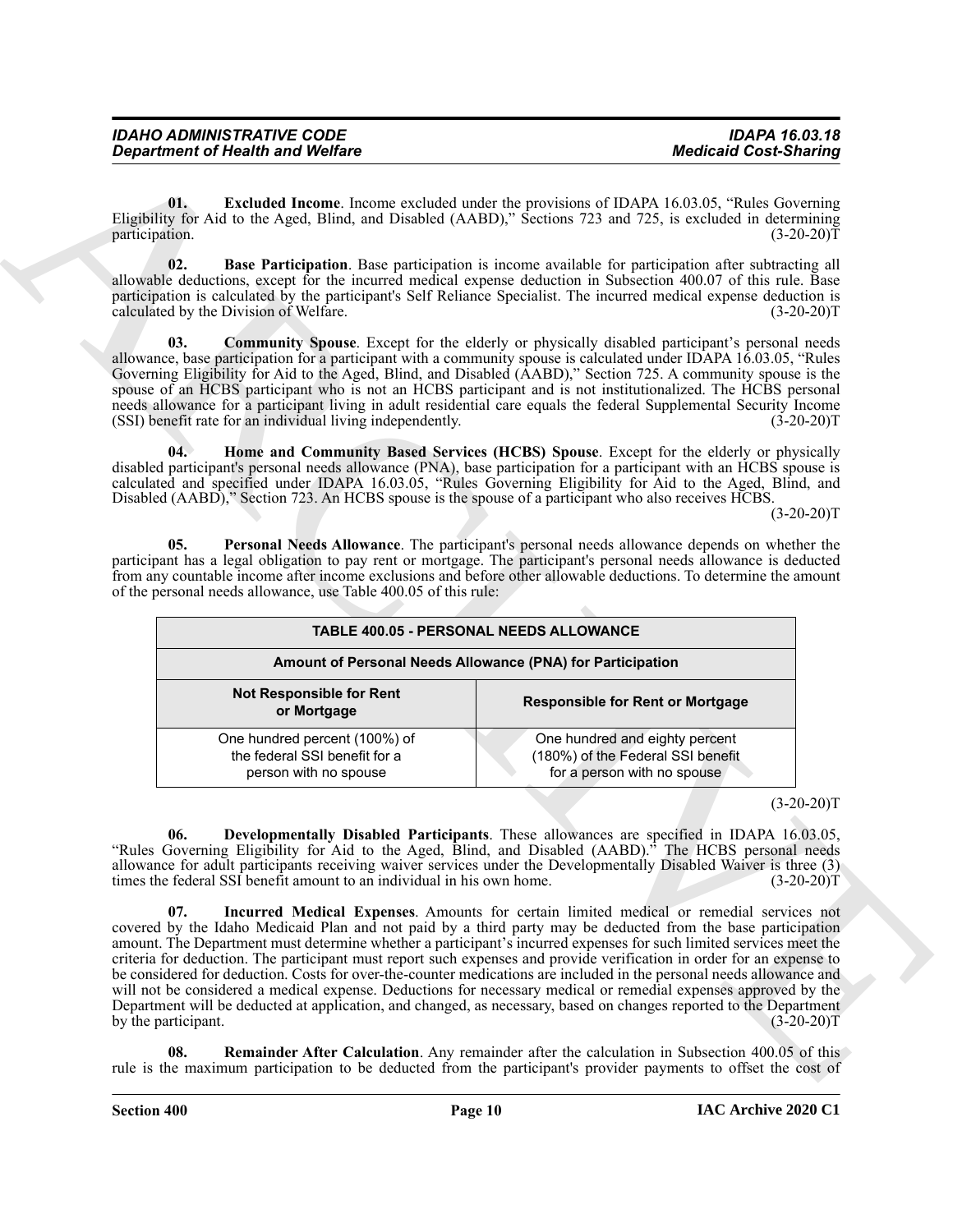#### **IDAHO ADMINISTRATIVE CODE** *Department of Health and Welfare Medicaid Cost-Sharing*

|                              | IDAPA 16.03.18 |
|------------------------------|----------------|
| <b>Medicaid Cost-Sharing</b> |                |

services. The participation amount will be collected from the participant by the provider. The provider and the participant will be notified by the Department of the amount to be collected. (3-20-20)T participant will be notified by the Department of the amount to be collected.

<span id="page-10-2"></span><span id="page-10-1"></span>**09. Recalculation of Participation**. The participant's participation amount must be recalculated annually at redetermination or whenever a change in income or deductions becomes known to the Department.

 $(3-20-20)T$ 

 $\frac{Rr_0 + r_1}{r_0}$  and  $\frac{Rr_0 + r_1}{r_0}$  and  $\frac{Rr_0 + r_1}{r_0}$  and  $\frac{Rr_0 + r_1}{r_0}$  and  $\frac{Rr_0 + r_1}{r_0}$  and  $\frac{Rr_0 + r_1}{r_0}$  and  $\frac{Rr_0 + r_1}{r_0}$  and  $\frac{Rr_0 + r_1}{r_0}$  and  $\frac{Rr_0 + r_1}{r_0}$  and  $\frac{Rr_0 + r_1}{r$ **10. Adjustment of Participation Overpayment or Underpayment Amounts**. The participant's participation amount is reduced or increased the month following the month the participant overpaid or underpaid the provider. (3-20-20)T provider.  $(3-20-20)T$ 

<span id="page-10-0"></span>**401. -- 999. (RESERVED)**